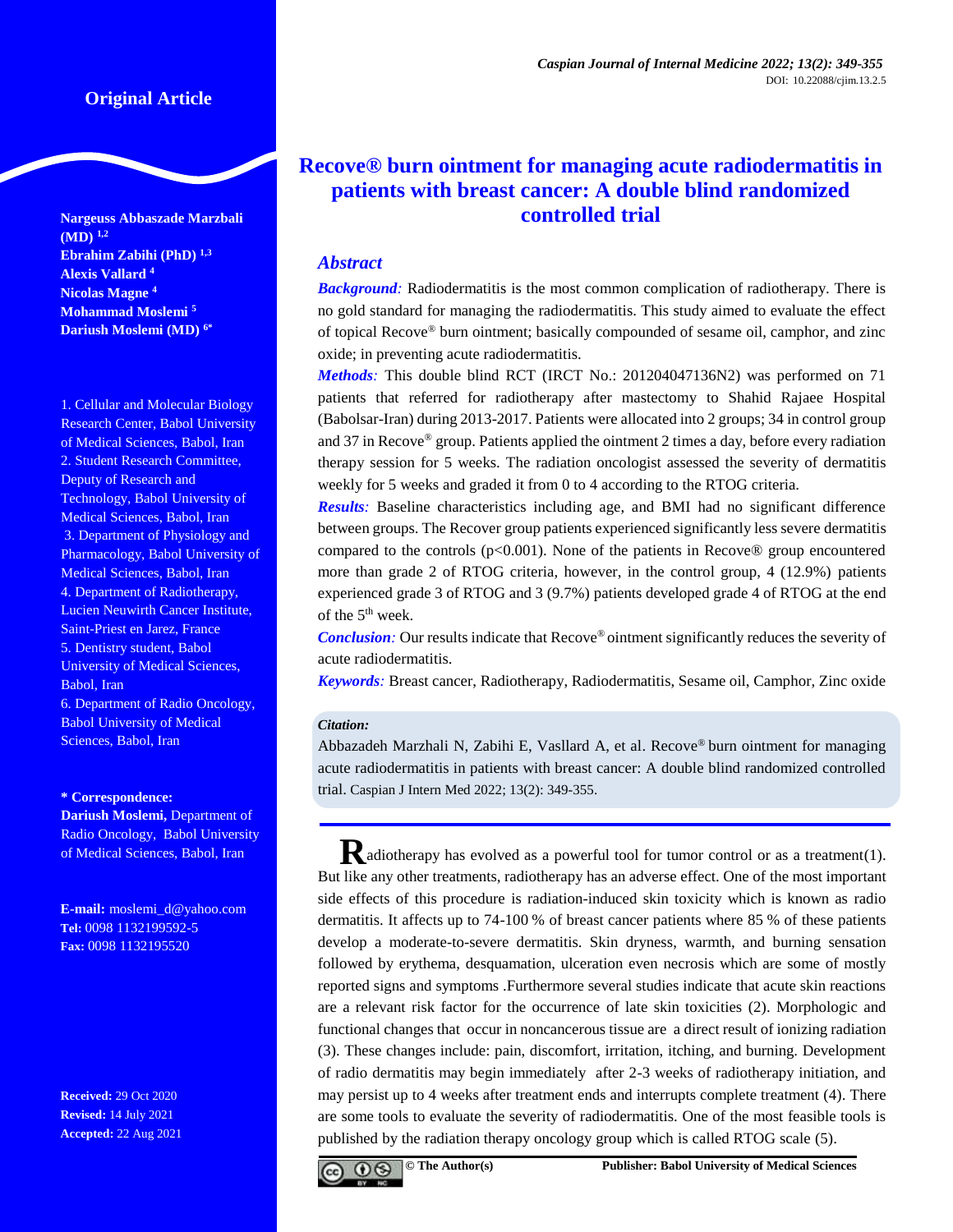In this study, we use this tool to measure radiodermatisis severity after radiotherapy for breast cancer. As radiodermatitis is the most common side effect of radiation therapy and a variety of topical agents (including: aqueous cream, corticosteroid, Biafin cream, Aloe Vera, antibacterial agents, anti-oxidant, Sucralfate) and systemic treatments (such as: amifostine, oral hydrolytic enzymes, pentoxifylline and zinc supplement) are used to ameliorate the side effect, but there are few publications to provide required shreds of evidence to support their wide use (6-9).

There are different compounds in traditional and modern medicine used for wound healing such as sesame oil, camphor, and topical zinc. Sesame oil, delivered from the plant sesamum, in traditional medicine is used to relieve pain in people with joint pain, toothache, premenstrual syndrome, scrapes and cuts. The anti-inflammatory properties of sesame oil are proven(10). Camphor is isolated from the wood of the camphor laurel tree which is used commonly for skin antipruritic, analgesic and counterirritant properties(11). Topical zinc is widely used in wound treatment(12). Inhibition of human gelatinase activity by zinc oxide is a possible mechanism to enhance wound healing(13). There is a report of antibacterial effect of zinc oxide on Pseudomonas aeruginosa, Staphylococcus Auereus and Streptococcus Pyogenes which plays an important role in wound treatment (14).

Recove® is an Iranian burn ointment that contains sesame oil, zinc oxide and camphor. This ointment is now used to modify inflammation due to laser therapy, burns and sunburn. There is no study to support the effect of this product for the prevention or treatment of radio dermatitis. We hypothesized that Recover can be effective for the prevention and treatment of post-radiotherapy radiodermatitis. This study aimed to assess the efficacy of Recove® burn ointment for radiodermatitis in patients with breast cancer receiving radiation therapy.

#### **Methods**

**Patients and Settins:** This randomized controlled trial, was conducted in Shahid Rajaee Radiation Therapy Hospital of Babolsar City of Mazandaran province in the North of Iran from 2013 to 2017 as two-arm superiority trial with 1:1 allocation ratio. The study was first registered in Babol University of Medical Sciences Ethics Committee with and then in Iranian trial registry database (IRCT) with registration

number 201204047136N2. Participants were selected from consecutive patients who had a definite diagnosis of breast cancer referred for radiation therapy after modified radical mastectomy and chemotherapy. There was at least 4 weeks interval between the end of chemotherapy and the start of radiotherapy. Patients with a history of diabetes mellitus, prior radiotherapy to the chest wall and any collagen vascular disease or any dermatologic conditions which could misinterpret our physical examination were excluded from the study. 80 patients were assessed for eligibility. 4 patients had one of the exclusion criteria.

The remaining 76 patients were randomly allocated into two 38 patients groups. Informed written consent has been taken from the patients. 1 patient in the intervention group and 4 patients in the control group did not accept to sign the informed consent form. Finally 71 (37 in intervention group and 34 in control group) patients participated in the trial. The intervention group received Recove® ointment and the control group received petrolatum ointment as placebo. The patients received 50 GY of radiation to the chest wall by external beam electrons (6 MV) weekly with an applied dosage of single fraction of 200 cGY per day, five times a week for five weeks. Chest wall field arrangement included the area between the midsternal line medially, midaxillary line laterally, 2cm below the contra lateral inframammary fold inferiorly, and supraclavicular-axillary field superiorly. Patients were followed-up four weeks after the intervention and physical examination for skin lesions done every week by a radio oncologist. In the third week, 1 patient in intervention group and 1 patient in the control group were lost to follow-up because of patient's noncompliance. Also, in the fifth week, 2 other patients in control group were lost to follow-up because of the same reason. The procedure of patient eligibility, random allocation, and follow-up periods was briefly shown in figure 1 based on CONSORT flowchart.

**Blinding and clinical assessment:** This trial was doubleblinded. Recove® ointment (manufactured by Tousan Daru Co., Tehran, Iran) was arranged for intervention group. Petrolatum ointment as a placebo provided for the control group (manufactured by Tousan Daru Co., Tehran, Iran) exactly in same tubes looks like the Recove® ointment tubes. To double blind the study, 80 randomly coded ointment tubes were filled either by Recove® or petrolatum (an inert excipient used for the ointment base) by the pharmacist and the ointment tubes codes were kept safe until the end of study. Neither the physician nor the patients were aware of the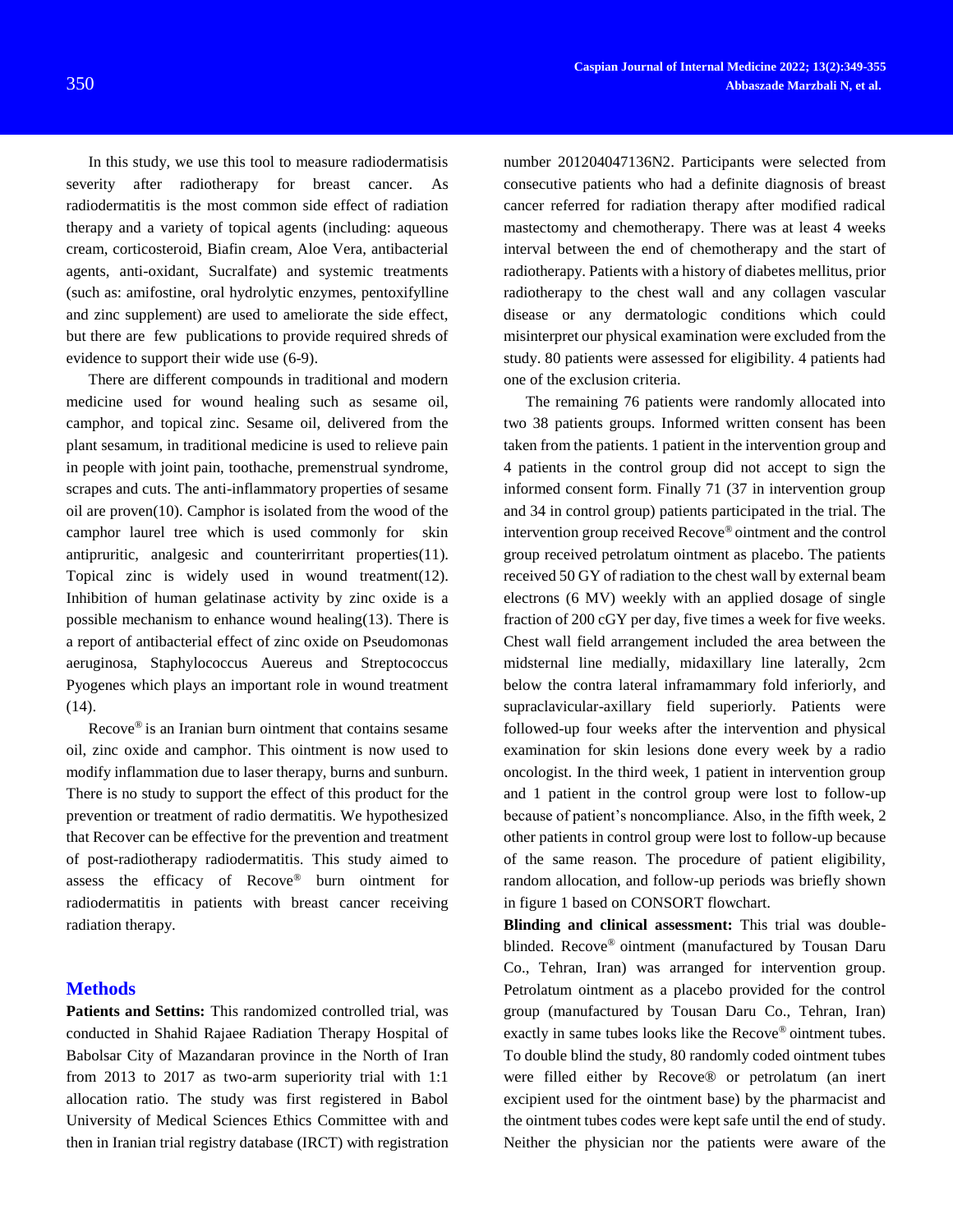administered ointment ingredients until the codes were broken down. The pharmacist disclosed the codes after data collection was completed. Before every radiation therapy session, the patients washed the radiotherapy area by a neutral soap and water. Every weekend during radiotherapy and till 1 week after the end of radiotherapy, skin injury was scored according to the radiation therapy oncology group (RTOG) criteria by radiation oncologist- grade 0: no change over baseline; grade 1: follicular, faint or dull erythema, epilation, dry desquamation, decreased sweating; grade 2: tender or bright erythema, patchy moist desquamated, moderate erythema;

grade 3: confluent, moist desquamation other skin folds, pitting edema; and grade 4: ulceration, hemorrhage, necrosis. **Statistical analysis:** The codes were disclosed after completion of data collection. Data were analyzed using SPSS software Version 12 (Chicago). Baseline characteristics were compared between the two groups using independent sample t-test and chi-square test. The outcome used for analysis was the frequency and severity of skin injuries between two groups with chi-square tests. Quantitative assessment of radiodermatitis severity in 5 weeks was analyzed using repeated measures test. A p-value less than 0.05 was considered significant.



**Figure1. CONSORT flow diagram of our RCT indicate the number of enrolled, allocated, and followed up patients**.

## **Results**

After the exclusion of patients who did not meet the eligibility criteria and who denied to participate in the study, finally the data of 71 patients were enrolled in analysis. 37 patients were allocated in the intervention group and 34 patients in control group (fig. 1). The mean age of all patients was 50.26±11.65 and all of them were women. The baseline characteristics of patients include: age, weight, height, BMI, and pathology had no statistically significant difference between the two groups (table 1).

**Table 1. Baseline characteristics of patients in control and intervention group** 

| group<br><b>Characteristics</b>       | <b>Control</b>   | <b>Intervention</b> | Р<br>value |
|---------------------------------------|------------------|---------------------|------------|
| Agemean $\pm$ SD                      | $49.8+9.83$      | $50.68 \pm 13.4$    | 0.844      |
| BMI mean $\pm$ SD                     | $29.87 \pm 5.50$ | $29.85 + 4.83$      | 0.960      |
| Pathology (IDC <sup>*</sup> ) $n$ (%) | 30(81.1)         | 29(85.3)            | 0.636      |

\* IDC= Infiltrating Ductal Carcinoma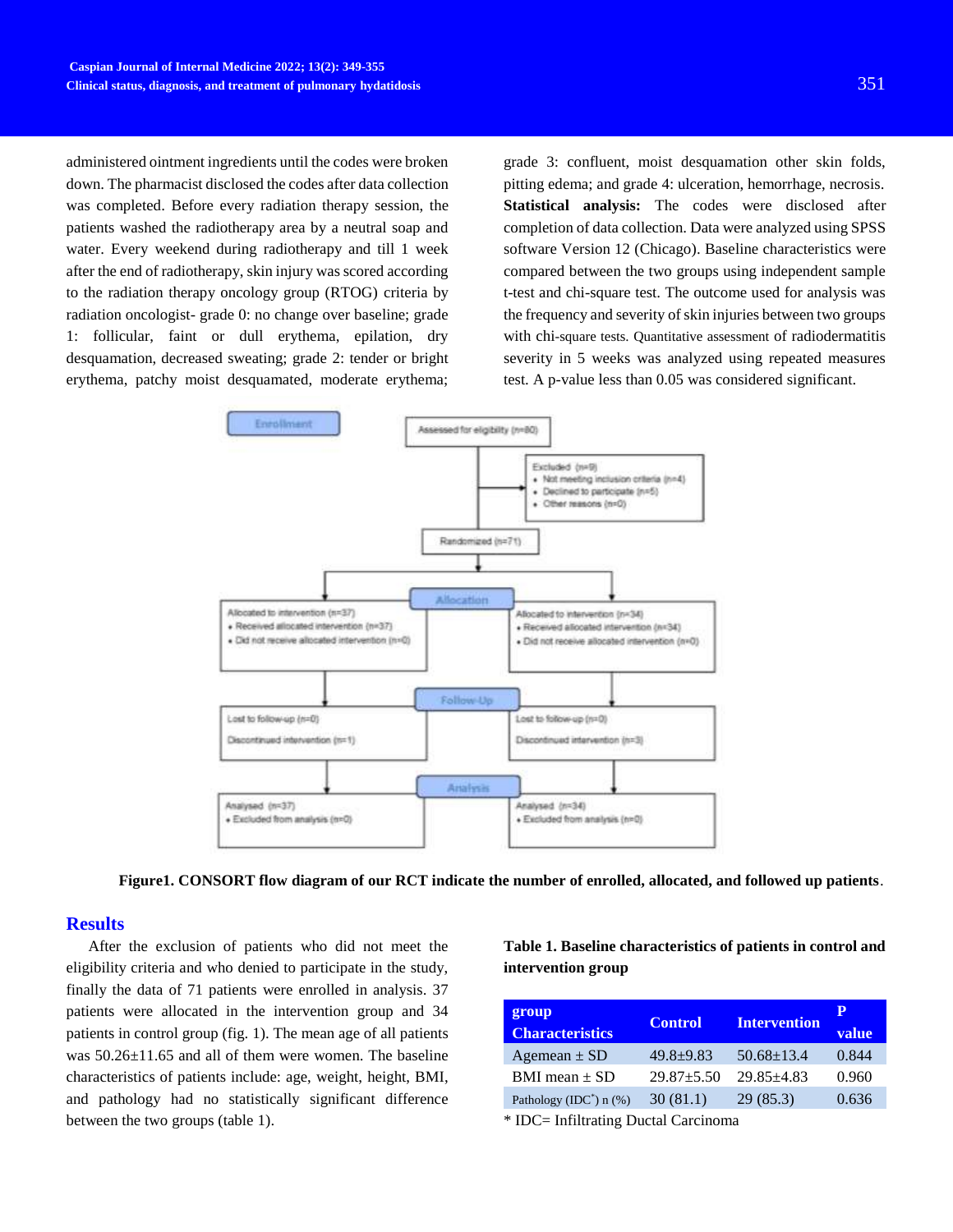All skin injuries examination was performed over 5 weeks. Patients in intervention group experienced dermatitis no greater than grade 2 while the patients in control group showed grade 3 or grade 4 dermatitis in follow-up period. In week to week analysis, no patients in both groups developed acute dermatitis at the end of the first week. But in the second week, frequency of patients with grade 1 dermatitis was significantly more in control group than the Recove<sup>®</sup> group. In the third week, most of the control group (48.5%) patients had grade 1 dermatitis, in contrast to most of Recove treated (72.9%) patients with no dermatitis. This difference in the third week between two groups was statistically significant. In the fourth week like the third week, most of the control group

patients (51.1%) suffer from grade 1 dermatitis but most of Recove treated patients (48.6%) had no dermatitis. And finally in the fifth week, most of patients in the control group (56.1%) suffer from grade 2 dermatitis but most patients in Recove treated group (47.2%) suffer from grade 1 dermatitis and this difference was significant. Details of frequency of each RTOG grade dermatitis in every week in both groups were shown in table 2.

Quantitative assessment of dermatitis grade in both groups with general linear model analysis with repeated measures indicated that the mean score of dermatitis grade in five weeks in the intervention group is significantly lower than the control group (figure 2).

| <b>Grade</b> |                      | <b>Grade0</b> | <b>Grade1</b>  | <b>Grade2</b>  | <b>Grade3</b> | Grade4         | <b>P-value</b> |
|--------------|----------------------|---------------|----------------|----------------|---------------|----------------|----------------|
| <b>Week</b>  |                      | $n$ (%)       | $n$ (%)        | $n$ (%)        | $n(\%)$       | $n(\%)$        |                |
| $1st$ wk     | Recove <sup>®</sup>  | 37(100)       | $\overline{0}$ | $\overline{0}$ | $\Omega$      | $\overline{0}$ |                |
|              | Control              | 34(100)       | $\Omega$       | $\theta$       | $\Omega$      | $\theta$       |                |
| $2nd$ wk     | Recove <sup>®</sup>  | 33(94.6)      | 2(5.4)         | $\overline{0}$ | $\theta$      | $\theta$       |                |
|              | Control              | 25(73.5)      | 9(29.5)        | $\theta$       | $\Omega$      | $\theta$       | 0.015          |
| $3rd$ wk     | $Recove^{\circledR}$ | 26(72.2)      | 9(25)          | 1(2.8)         | $\Omega$      | $\theta$       |                |
|              | Control              | 13(39.4)      | 16(48.5)       | 4(12.1)        | $\Omega$      | $\overline{0}$ | 0.014          |
| $4^{th}$ wk  | $Recove^{\circledR}$ | 18(48.6)      | 14(40.54)      | 4(10.81)       | $\theta$      | $\mathbf{0}$   |                |
|              | Control              | 4(12.1)       | 17(51.1)       | 8(24.2)        | 4(12.1)       | $\Omega$       | 0.001          |
| $5^{th}$ wk  | $Reove^{\circledR}$  | 13(36.1)      | 17(47.26)      | 6(16.7)        | $\Omega$      | $\Omega$       |                |
|              | Control              | 1(3.2)        | 7(26.22)       | 16(56.1)       | 4(12.9)       | 3(9.7)         | < 0.001        |





**Figure 2. Repeated measures analysis showed that Recove treated patients had lower mean of RTOG grade score in comparison to control group (P<0.001)**

#### **Discussion**

In the present study, we have shown that the topical application of Recove® ointment could have a protective effect on skin reactions during and following breast irradiation. Recove® burn ointment is an Iranian topical agent used primarily as a burn cream but there was no study to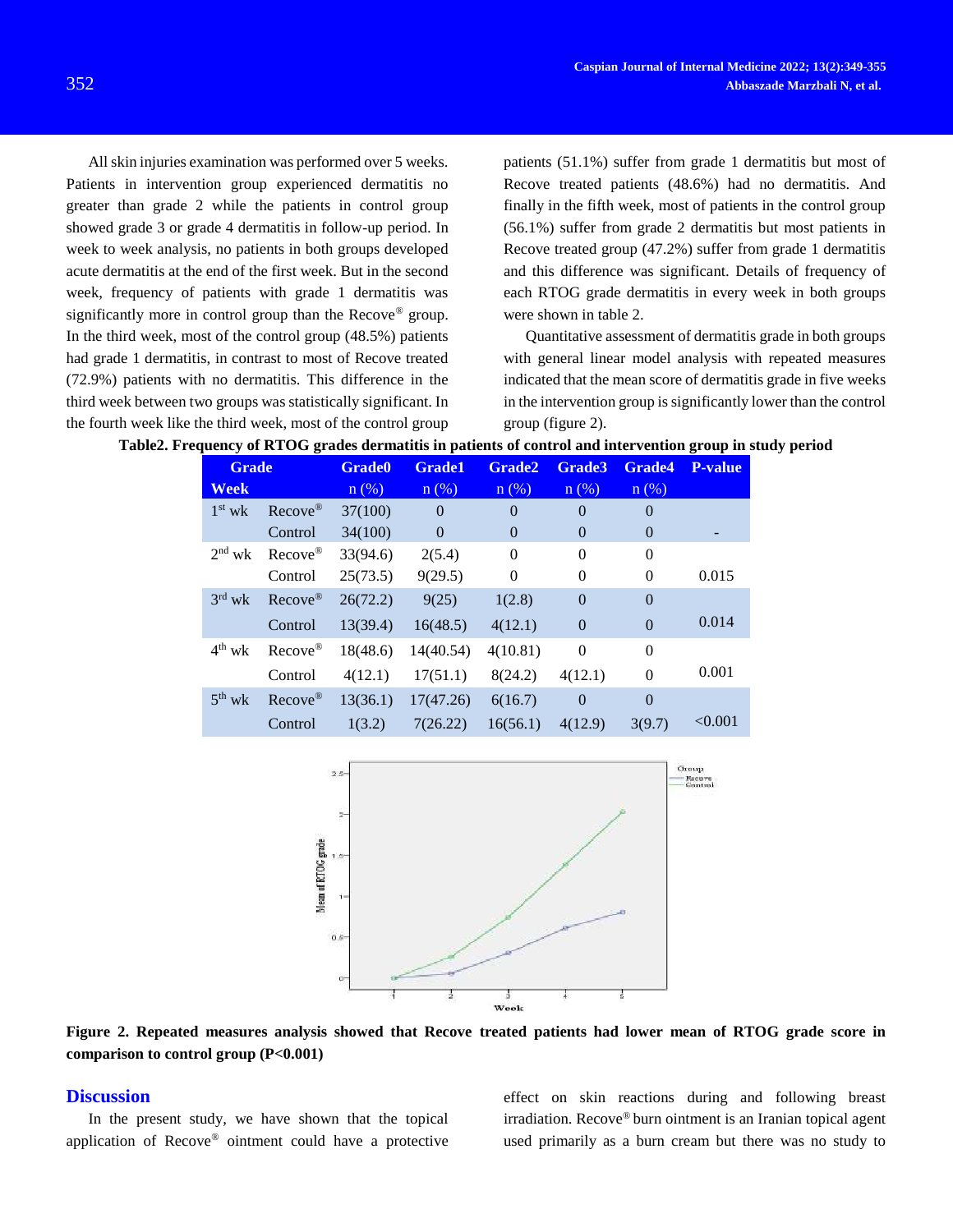assess the effect of Recove® in the prevention or managing of radiodermatitis. Despite advances in radiologic technology and supportive care, radiodermatitis is not well managed yet(15). The use of the different topical agents and systemic treatments have contradictory results and few of them demonstrated an effective prevention of skin injury(16). The result of our study indicated that the patients who received Recove® encountered less severe skin damage. Radiotherapy is a critical component in the treatment of breast cancer but it is often associated with bothersome skin reactions that has an impact on pain and quality of life in this patient, and if severe, may necessitate changes to the patient's radiation schedule or treatment interruption(17, 18).

One of the components of Recove® ointment is zinc oxide. The effect of this element on the management of wound healing and skin dermatitis was evaluated in some studies (12, 19, 20). Gorodetsky and et al. in 1999 in a pilot study evaluated efficacy of a self-manufactured zinc oxide cream on radiation-induced dermatitis of patients with breast cancer. They found that zinc oxide cream had protective effect on radiodermatitis (21). In another study by Lin and et al. in 2006 worked on the effect of oral supplement of zinc in the prevention of radiodermatitis in patients with head and neck cancers after radiotherapy (22). They showed that zinc supplement would postpone development of dermatitis in comparison to control group. These two studies argue our findings with Recove®. We did not find any study which counter argue our study both in human and animal models of radiodermatitis. There are studies showing that zinc and its derivations had antibiotic activity specially against Pseudomonas aeruginosa (14) and also studies which showed that zinc can inhibit matrix metalloproteinase 2 and 9 (13). These two mechanisms may explain the anti-inflammatory and wound healing effect of zinc which is a component of Recove® ointment.

Another component of Recove® ointment is sesame oil. Anti-inflammatory and anti-fungal effect of sesame oil was proven in some in vivo and in vitro studies (23-25), but there were not any clinical studies on this issue. Otherwise there are some studies indicating that sesame oil would cause allergic reactions either in oral consumption (26) or contact with skin (27). Although this evidence may counter argue our findings, but we found that patients in Recove® ointment-treated group underwent scaling without necrosis in sub-scaled area. With regard to our results that Recove® can prevent radiodermatitis, and according to the clinical evidence of allergic potential in

sesame oil, it can be considered that sesame oil of Recove® can cause scaling of dead tissues and allow the skin to regenerate itself.

In traditional medicine, camphor is used as an antiseptic, analgesic and skin antipruritic agent (11). We could not find any clinical studies on camphor use for radiodermatitis or dermatitis. But according to the present study, the severity of skin injury with the Recove® was significantly lower than control group and they did not develop toxicity more than grade 2 of RTOG. These results may indicate that camphor has anti-inflammatory effect and future studies will clarify the effect of camphor on radiodermatitis.

Drugs other than Recove® components were used in the treatment of radiodermatitis. Vavassis et al. used the silver leaf nylon dressing for the treatment of RTOG grade 2 dermatitis in patients with head and neck region cancer but they found no improvement (28). Hemati et al.'s study compared the effect of silver sulfadiazine (SSD) cream on the prevention of radiodermatitis in patients with breast cancer and showed that the incidence of RTOG grade 3 skin injury was 3.9% in the  $5<sup>th</sup>$  week and 21.5% in the first week after the end of radiotherapy (3), however, in our study we had no patients that encountered the RTOG grade more than 2. Fiets et al. in 2001 conducted a randomized prospective trial of 74 patients with breast cancer receiving radiation. They were randomized to Biafin or no treatment. The results supported no improvement in Biafin group compared to patients with no treatment (29). In contrast Pommier et al. demonstrated Biafin (Trolamin) cream can effectively reduce the acute radiationinduced dermatitis (30). In another study, no significant advantages of Pentoxifylline prophylaxis on the development of acute skin reactions were reported in Aygenc et al.'s article (31). It seems that  $Recov<sup>®</sup>$  may be a more effective ointment in comparison to other drugs used for radiodematitis treatment but further studies are needed to support this evidence in a stronger way.

There are publications which indicate different findings on how to manage radiodermatitis, but no gold standard exists for the prevention or treatment of radiation-induced dermatitis. In this study, for the first time, we evaluated the effect of Iranian ointment Recove® on radiodermatitis. We performed this study only in one center of radiotherapy and we have limited available patients. From the cultural point of view, there was a tendency among the patients not to participate in medical trials in general. Since written consent was necessary in this study, some patients denied undergoing even primary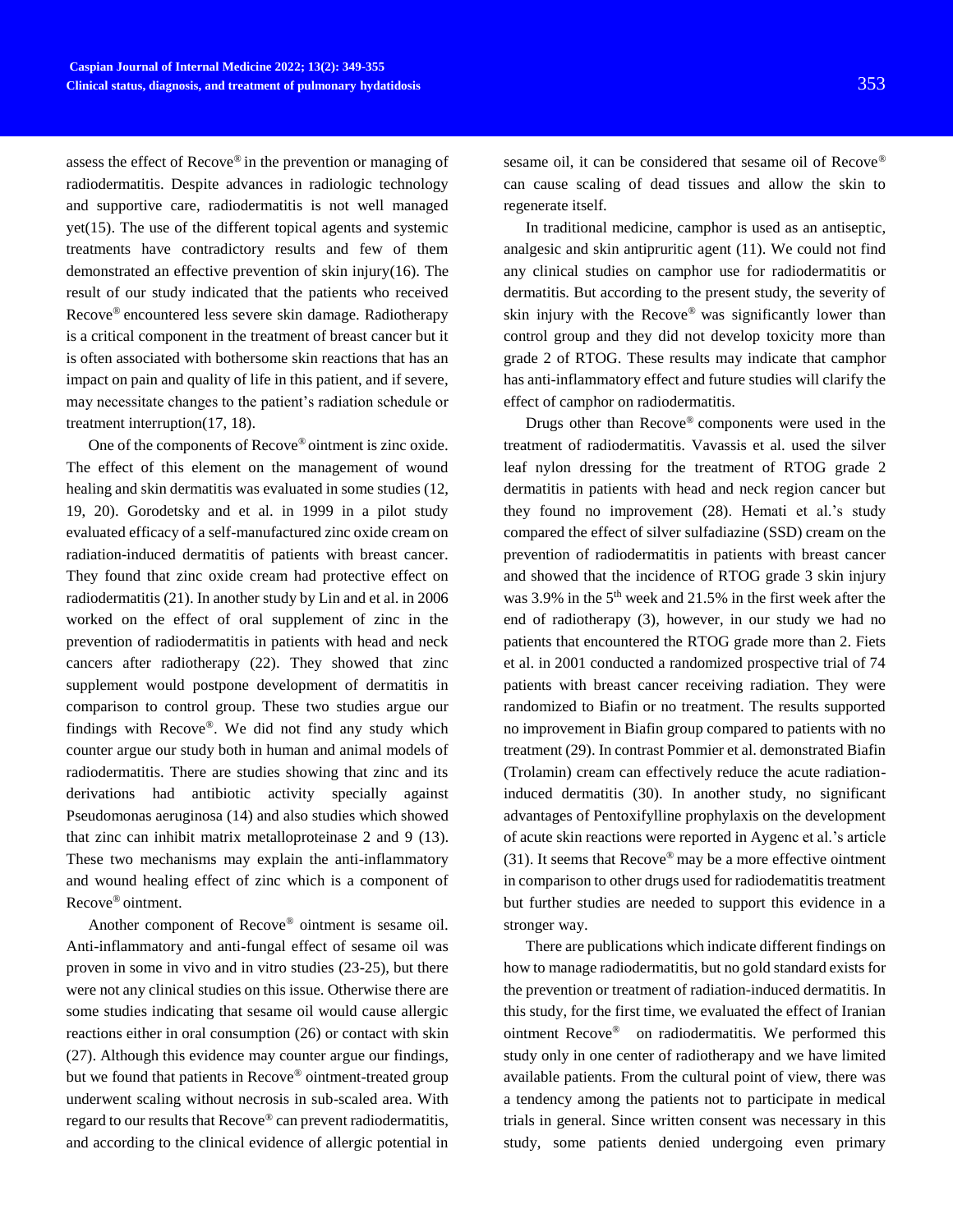assessment. Multicenter trials with large number of sample size would shine the effect of this ointment on radiationinduced dermatitis better. In this study, we assessed the effect of Recove® on chest wall dermatitis in breast cancer patients. Study on other region of body in other cancers also can determine the preventive and curative effect of Recove on post radiotherapy dermatitis.

In conclusion, our study showed that Recove®ointment had significant curative effect on radiation-induced dermatitis of the chest wall of breast cancer patients. We suggest radio oncologists to use this ointment for the prevention and treatment of radio dermatitis in patients with breast cancer. But more researches are needed to support the evidence that we found and compared the beneficial effects of Recove® with other agents.

### **Acknowledgments**

The author wish to thank staff of Tousan Daru Company for providing Recove® and the placebo, the Shahid Rajaee Radiotherapy Center for the patients' collected data and to Fateme Izadpanah for her assistance on gathering the data.

**Conflict of Interests:** The compounded natural ointment (Recove®) used in this study was a gift from Tousan Daru Co. as the only domestic provider of the ointment at the time. None of the authors have any financial or job association with Tousan Daru Co. likewise,no funding has been provided by the company for this research project.

#### **References**

- 1. Mendelsohn FA, Divino CM, Reis ED, Kerstein MD. Wound care after radiation therapy. Adv Skin Wound Care 2002; 15: 216-24.
- 2. Borm KJ, Loos M, Oechsner M, et al. Acute radiodermatitis in modern adjuvant 3D conformal radiotherapy for breast cancer- the impact of dose distribution and patient related factors. Radiat Oncol 2018; 13: 218.
- 3. Hemati S, Asnaashari O, Sarvizadeh M, et al. Topical silver sulfadiazine for the prevention of acute dermatitis during irradiation for breast cancer. Support Care Cancer 2012; 20: 1613-8.
- 4. Naylor W, Mallett J. Management of acute radiotherapy induced skin reactions: a literature review. Eur J Oncol Nurs 2001; 5: 221-33.
- 5. Feight D, Baney T, Bruce S, McQuestion M. Putting evidence into practice. Clin J Oncol Nurs 2011; 15: 481- 92.
- 6. Hymes SR, Strom EA, Fife C. Radiation dermatitis: clinical presentation, pathophysiology, and treatment 2006. J Am Acad Dermatol 2006; 54: 28-46.
- 7. Bolderston A, Lloyd NS, Wong RK, Holden L, Robb-Blenderman L. The prevention and management of acute skin reactions related to radiation therapy: a systematic review and practice guideline. Support Care Cancer 2006; 14: 802-17.
- 8. Wickline MM. Prevention and treatment of acute radiation dermatitis: a literature review. Oncol Nurs Forum 2004; 31: 237-47.
- 9. Salvo N, Barnes E, Van Draanen J, Stacey E, Mitera G, Breen D, et al. Prophylaxis and management of acute radiation-induced skin reactions: a systematic review of the literature. Curr Oncol 2010; 17: 94-112.
- 10. Hsu DZ, Li YH, Chu PY, et al. Attenuation of endotoxininduced oxidative stress and multiple organ injury by 3, 4 methylenedioxyphenol in rats. Shock 2006; 25: 300-5.
- 11. Xu H, Blair NT, Clapham DE. Camphor activates and strongly desensitizes the transient receptor potential vanilloid subtype 1 channel in a vanilloid-independent mechanism. J Neurosci 2005; 25: 8924-37.
- 12. Agren MS. Studies on zinc in wound healing. Acta Derm Venereol Suppl (Stockh) 1990; 154: 1-36.
- 13. Santos MC, Souza AP, Gerlach RF, Tabchoury CM, Line SR. Inhibition of human gelatinases (matrix metalloproteinase‐2 and matrix metalloproteinase‐9) activity by zinc oxide: a possible mechanism to enhance wound healing. Br J Dermatol 2001; 145: 854-5.
- 14. Hallmans G, Elmros T. Zinc tape treatment of burns infected by pseudomonas aeruginosa. Scand J Plast Reconstr Surg 1980; 14: 221-7.
- 15. Chan RJ, Keller J, Cheuk R, et al. A double-blind randomised controlled trial of a natural oil-based emulsion (Moogoo Udder Cream®) containing allantoin versus aqueous cream for managing radiation-induced skin reactions in patients with cancer. Radiat Oncol 2012; 7: 121.